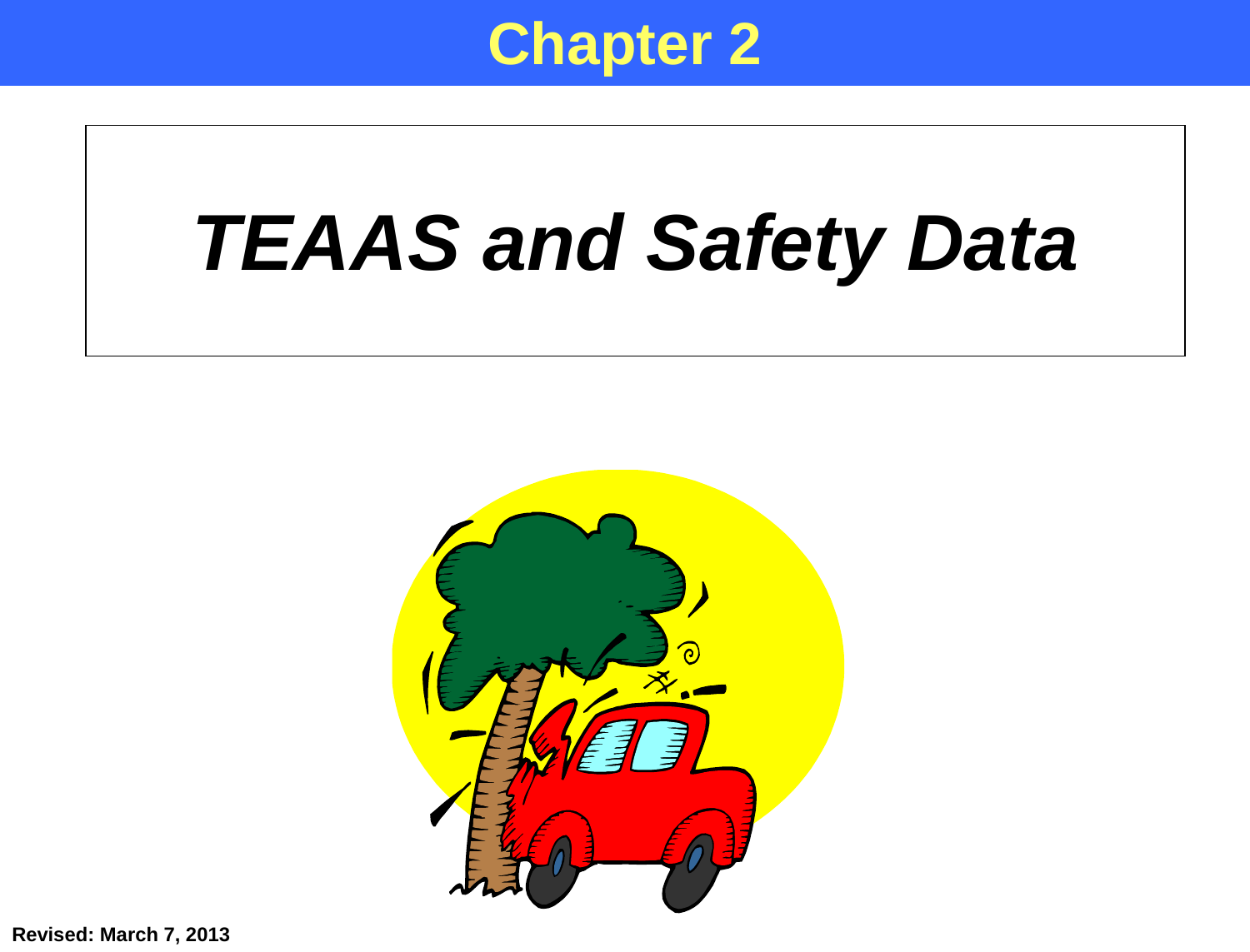### **Crash Data**

- TEAAS contains information on all reported crashes in North Carolina since January 1, 1990
- Each year there are approximately 225,000 reportable crashes added to TEAAS
- There is approximately a 30-day backlog in the manual data entry of crash data, and approximately a 1 week backlog for electronically submitted data (TRaCS, etc.)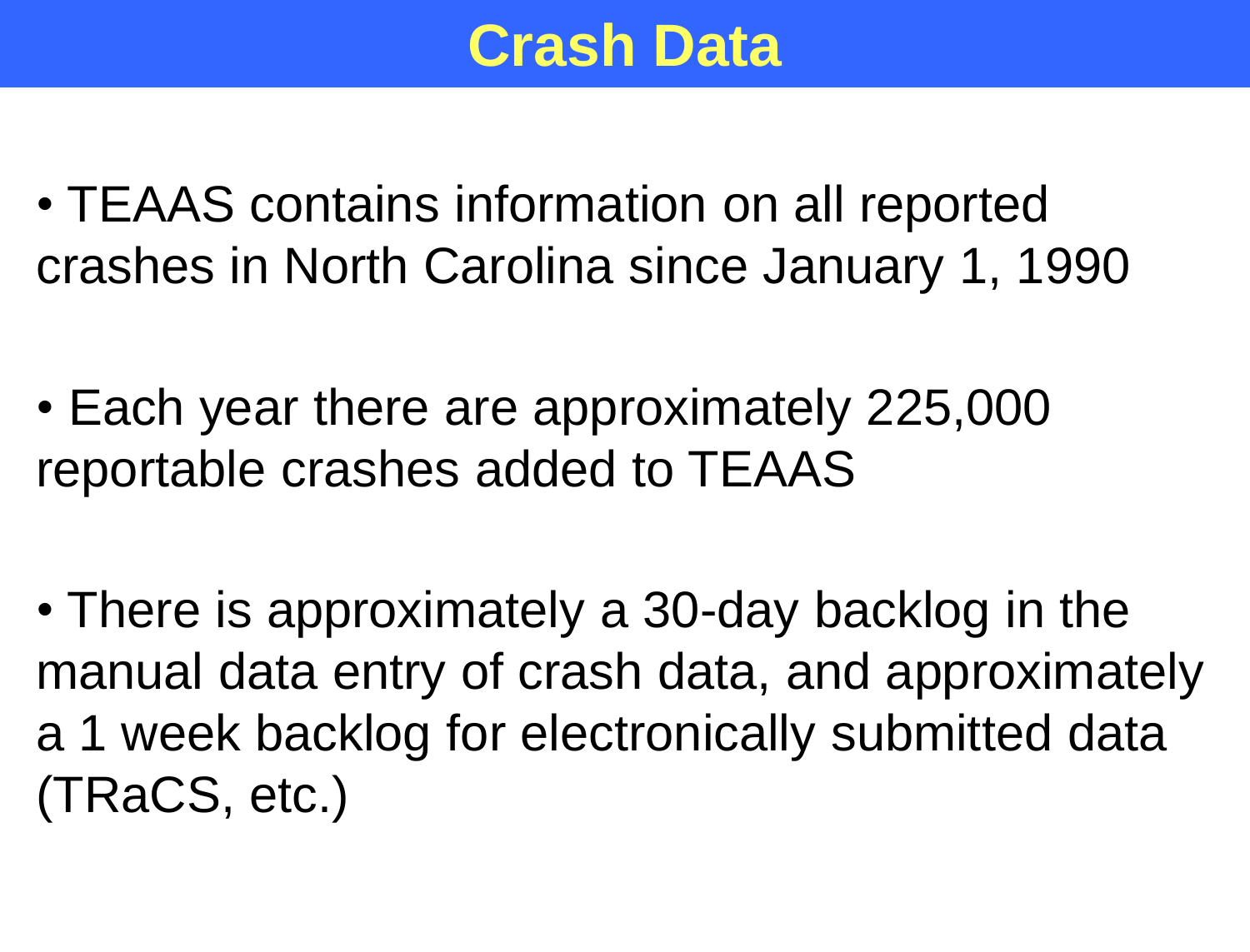#### **Crash Data**

#### **A reportable crash is a crash where:**

- A fatality occurred
- A non-fatal injury occurred
- Property damage of at least \$1,000 occurred
- A seized vehicle was damaged (any amount)

§ 20-4.01 (33b)

http://www.ncleg.net/enactedlegislation/statutes/html/bysection/chapter\_20/gs\_ 20-4.01.html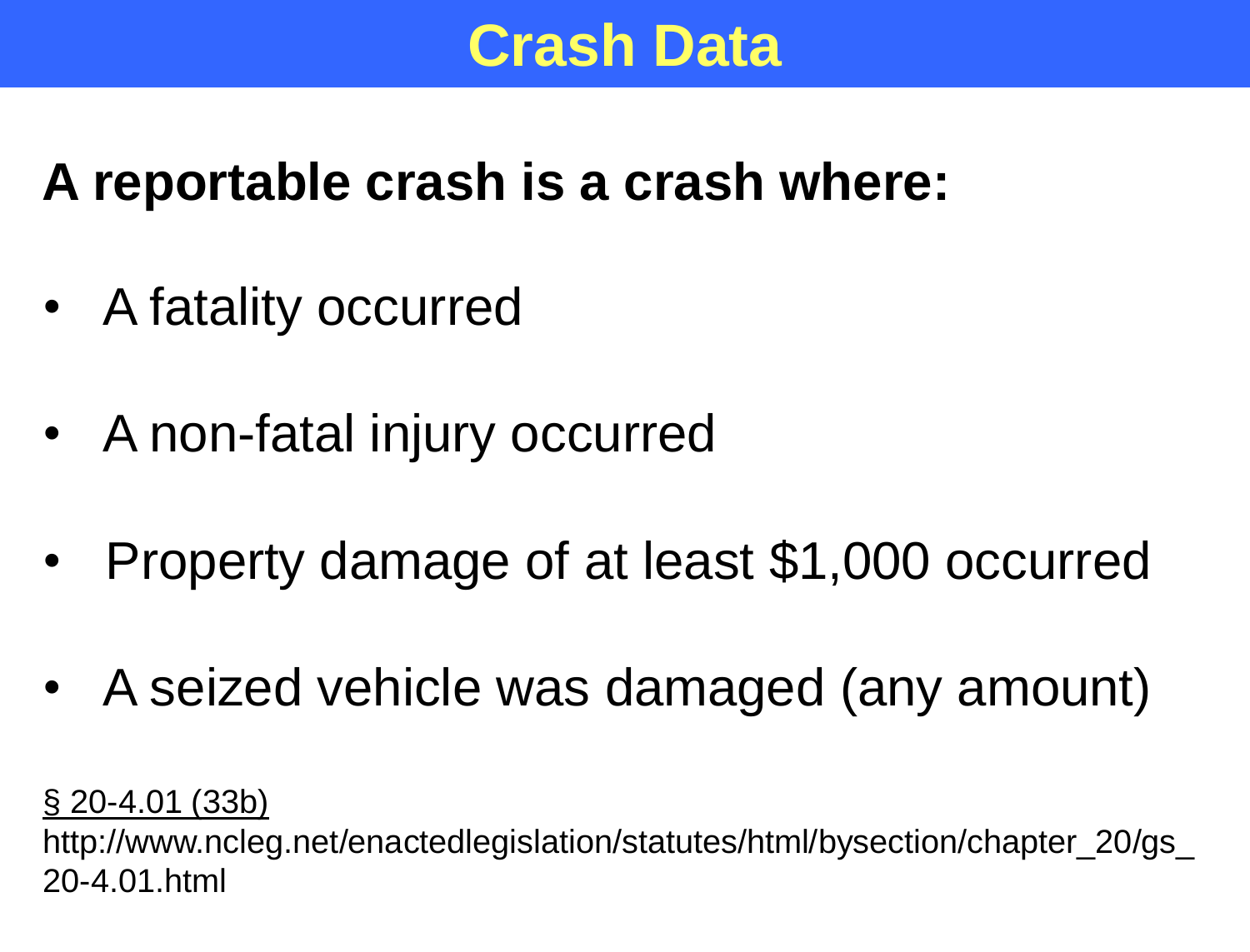#### **Crash Data**

#### **There are 3 levels of crash data:**

• Crash level - data specific to the crash regardless of units or persons involved (such as location, time of day, weather conditions, etc.)

• Unit level - data specific to each individual unit regardless of the persons in that unit (such as speed, vehicle type, vehicle maneuver, etc.)

• Person level - data specific to each individual (such as age, race, gender, injury, etc.)

**Note that TEAAS contains mostly crash level information. You will need to contact NCDOT's Traffic Safety Unit for unit level or person level information!**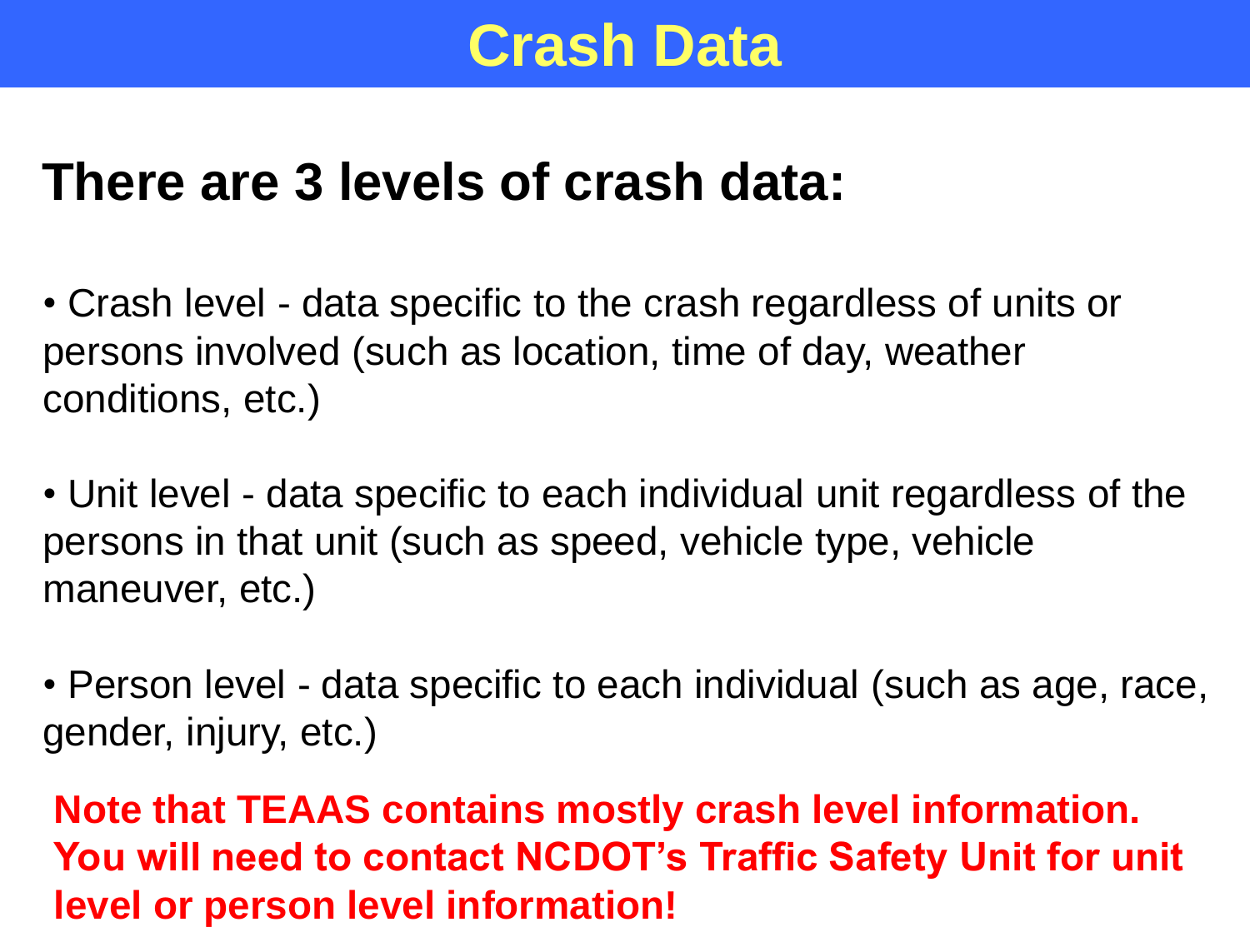# **Ordinance Data**

- TEAAS contains information on ordinances for all State Highway System roads in North Carolina since September 30, 1955
- There are approximately 1,200 ordinances enacted, and approximately 500 ordinances rescinded, each year
- There are approximately 38,000 active ordinances currently in TEAAS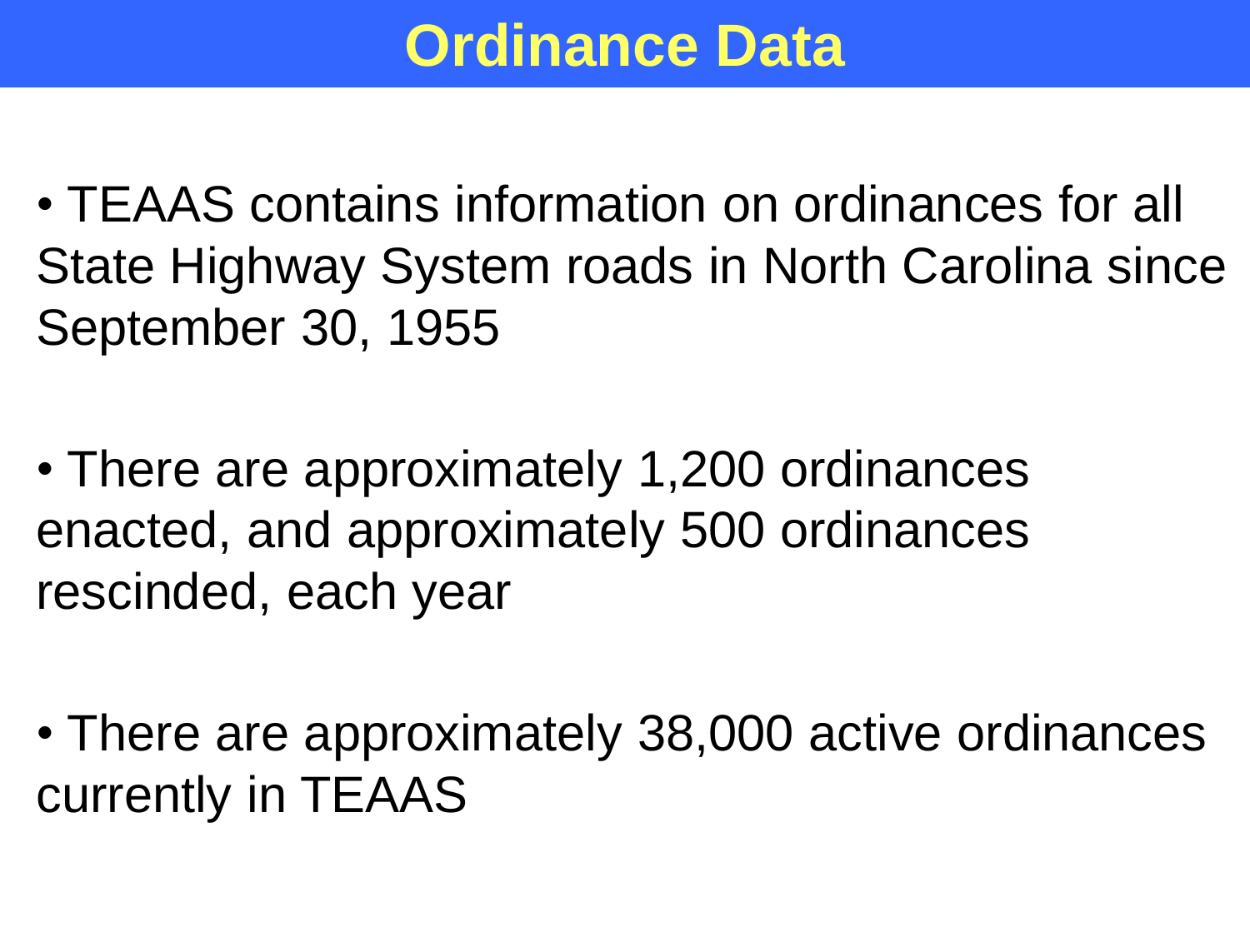### **Traffic Safety Information**



**Traffic Engineering Policies, Practices and Legal Authority** Policies, documentation and information for traffic engineering

https://connect.ncdot.gov/resources/safety/Pages/default.aspx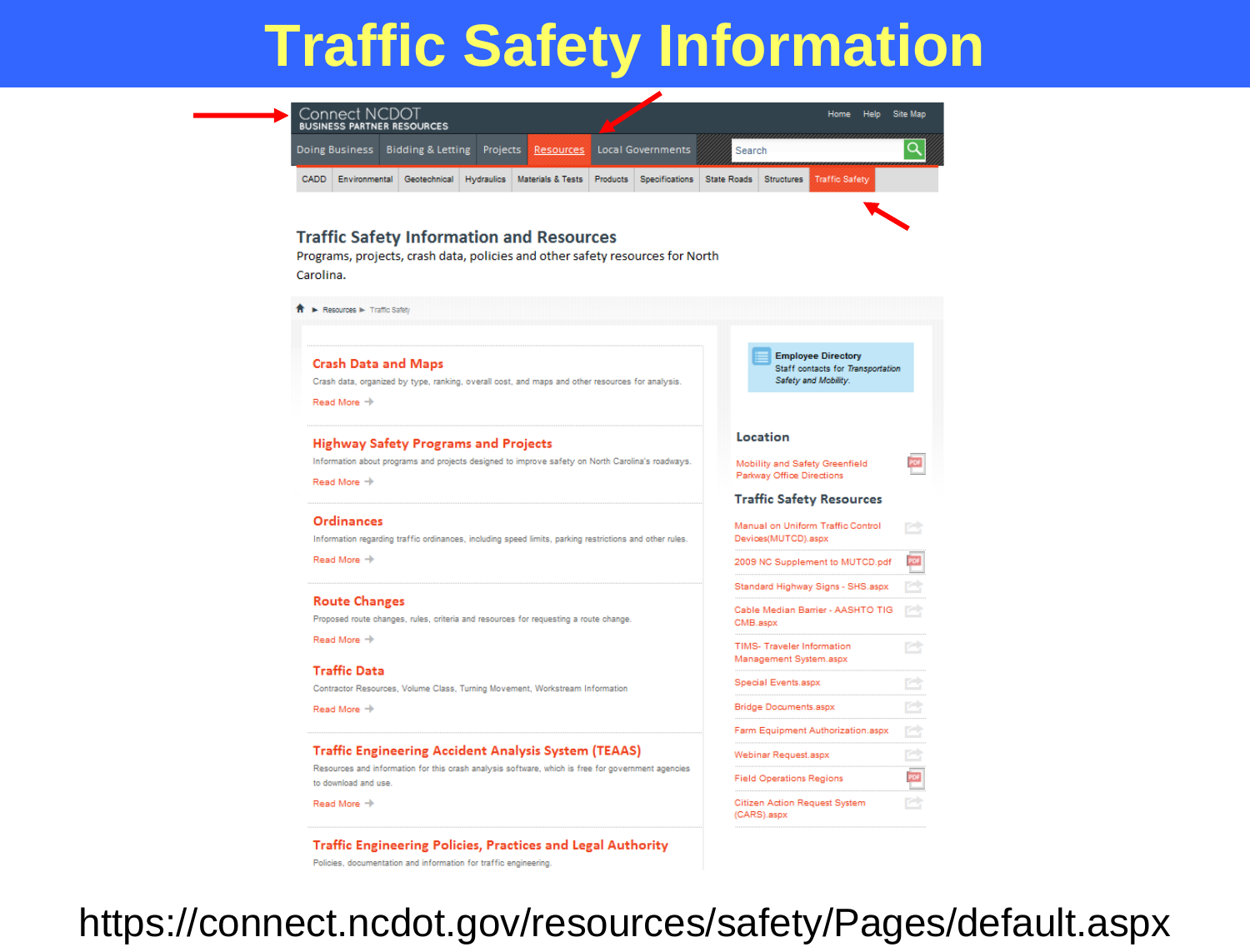# **Crash Related Information**

- Crash Rates
- Comprehensive Crash Costs
- Crash Facts
- County Crash Profiles
- City/County Rankings
- Holiday Crash Data
- Animal Crash Data
- TAD Vehicle Damage Assessment Manual
- Roadside Safety Devices (Guide to Estimating Damage Costs)
- Alcohol Crash Maps
- High Frequency Crash Location (HFCL) Maps
- Safety Project Evaluations
- Crash Reduction Factors and Project Development Guide
- Highway Safety Improvement Program (HSIP)
- Active Spot Safety Projects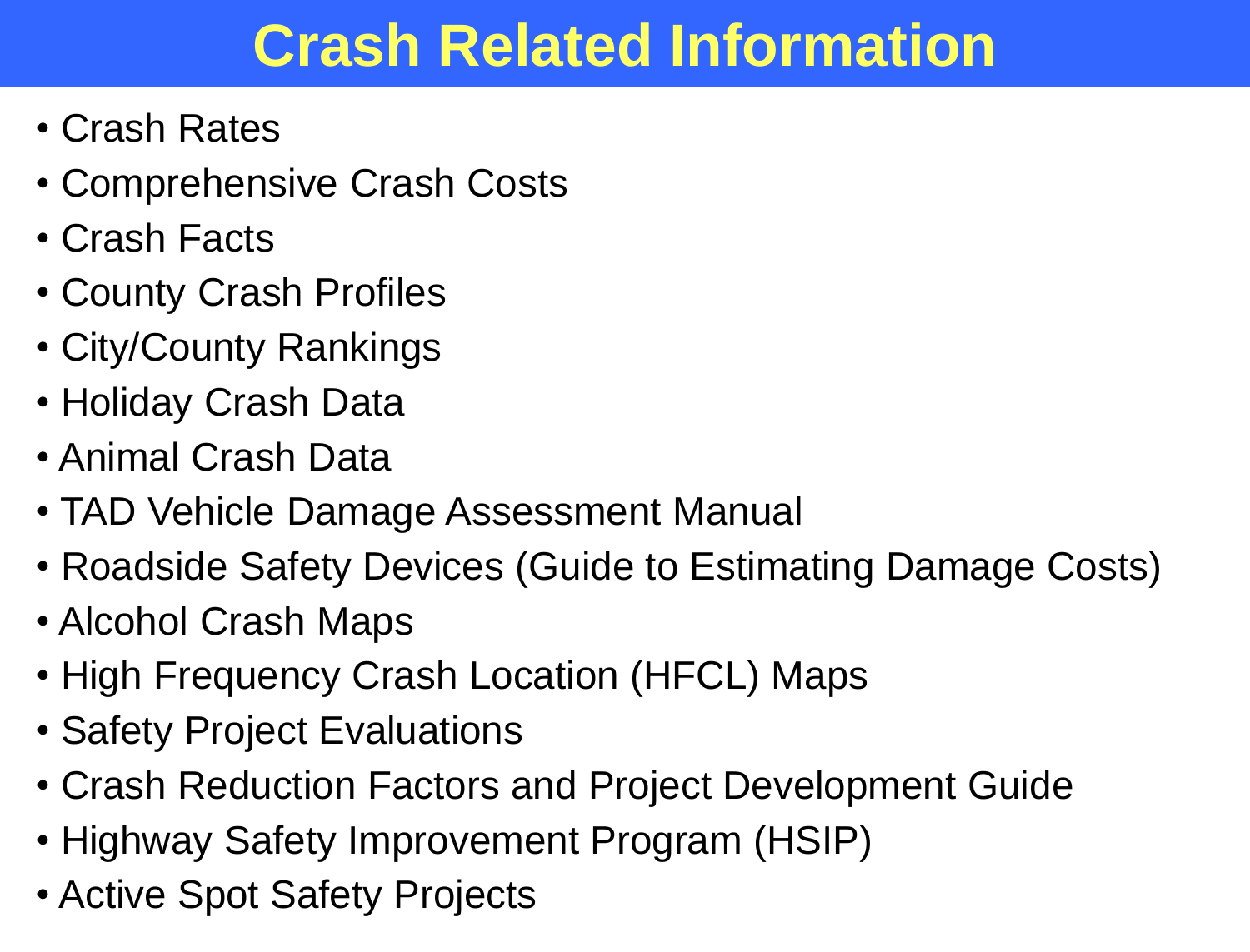# **Crash Identification and Mitigation**

- Safety Planning reviewing projects from a safety perspective
- Fatal Investigations analyzing and investigating locations where fatalities occur
- Highway Safety Improvement Program (HSIP) identifying and analyzing locations that meet minimum safety warranting criteria
- Evaluations reviewing countermeasures to determine their effectiveness
- Road Safety Reviews objective team review of roads meeting minimum crash criteria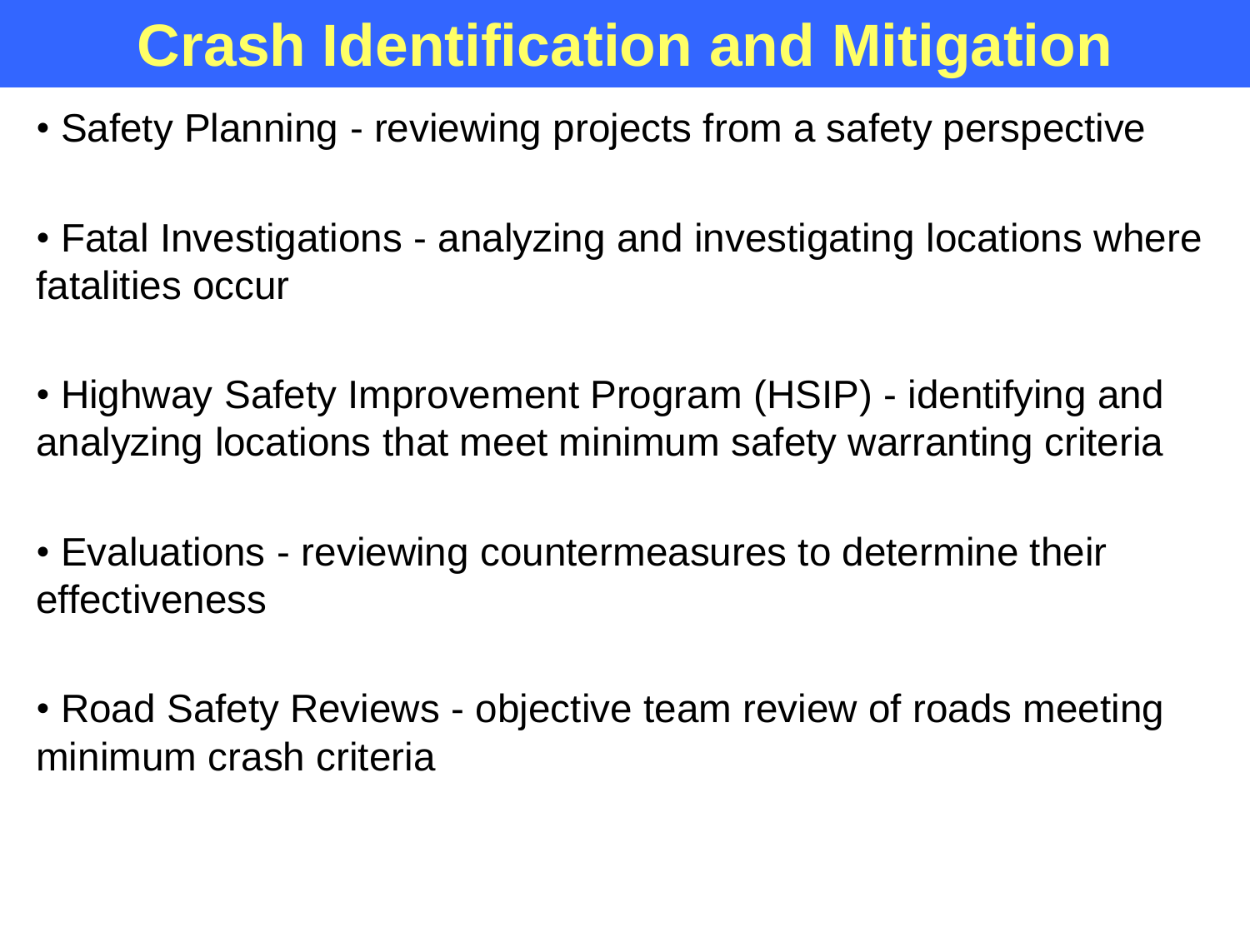# **Safety and Mobility Information**

- North Carolina Truck Network (NCTN)
- Truck restrictions
- STAA Applications (reasonable access and designation)
- Traffic Data (turning movements, volume/class, etc.)
- Ordinance Packages and Policies
- Route Changes
- TEAAS Resources (helpful links and other related information)
- TEAAS Training Information (dates, locations, and material)
- Mileposting Resources (guidelines, worksheets, etc.)
- Records Retention Information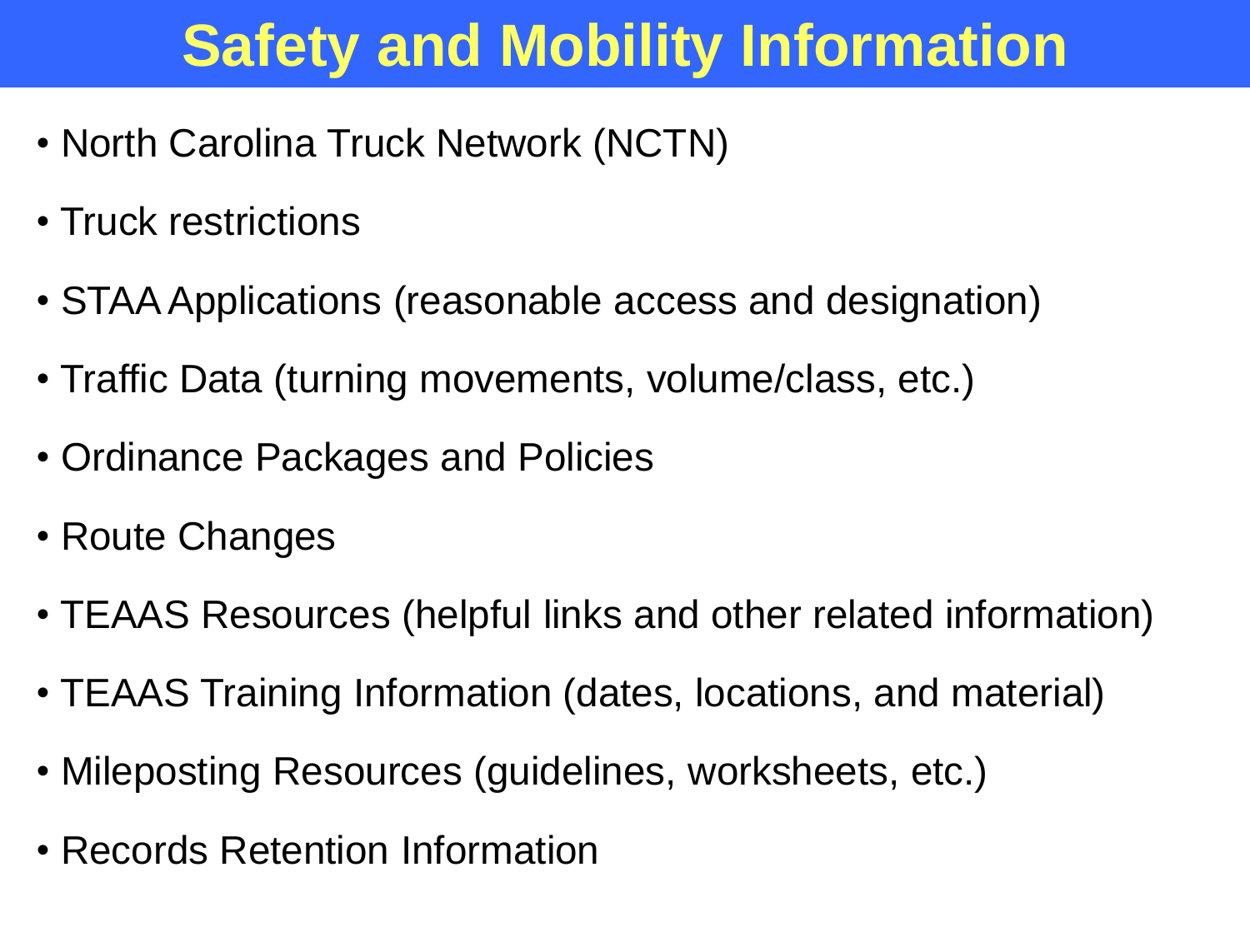

• How many crashes are added to TEAAS annually?

• How far back does TEAAS crash data go?

• How many active ordinances are in TEAAS?

• How many levels of crash data are there?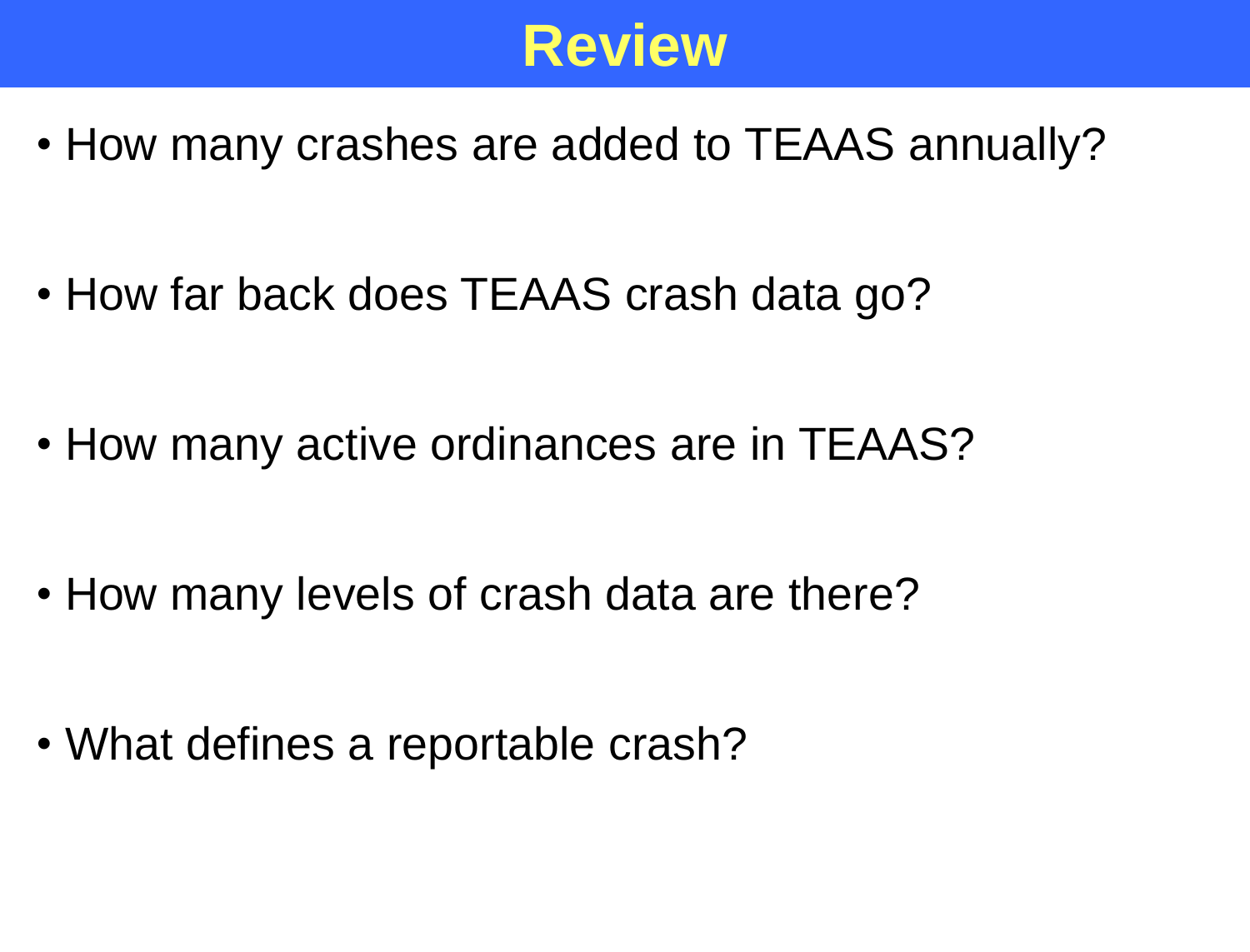

- How many crashes are added to TEAAS annually? **approximately 225,000**
- How far back does TEAAS crash data go?

• How many active ordinances are in TEAAS?

• How many levels of crash data are there?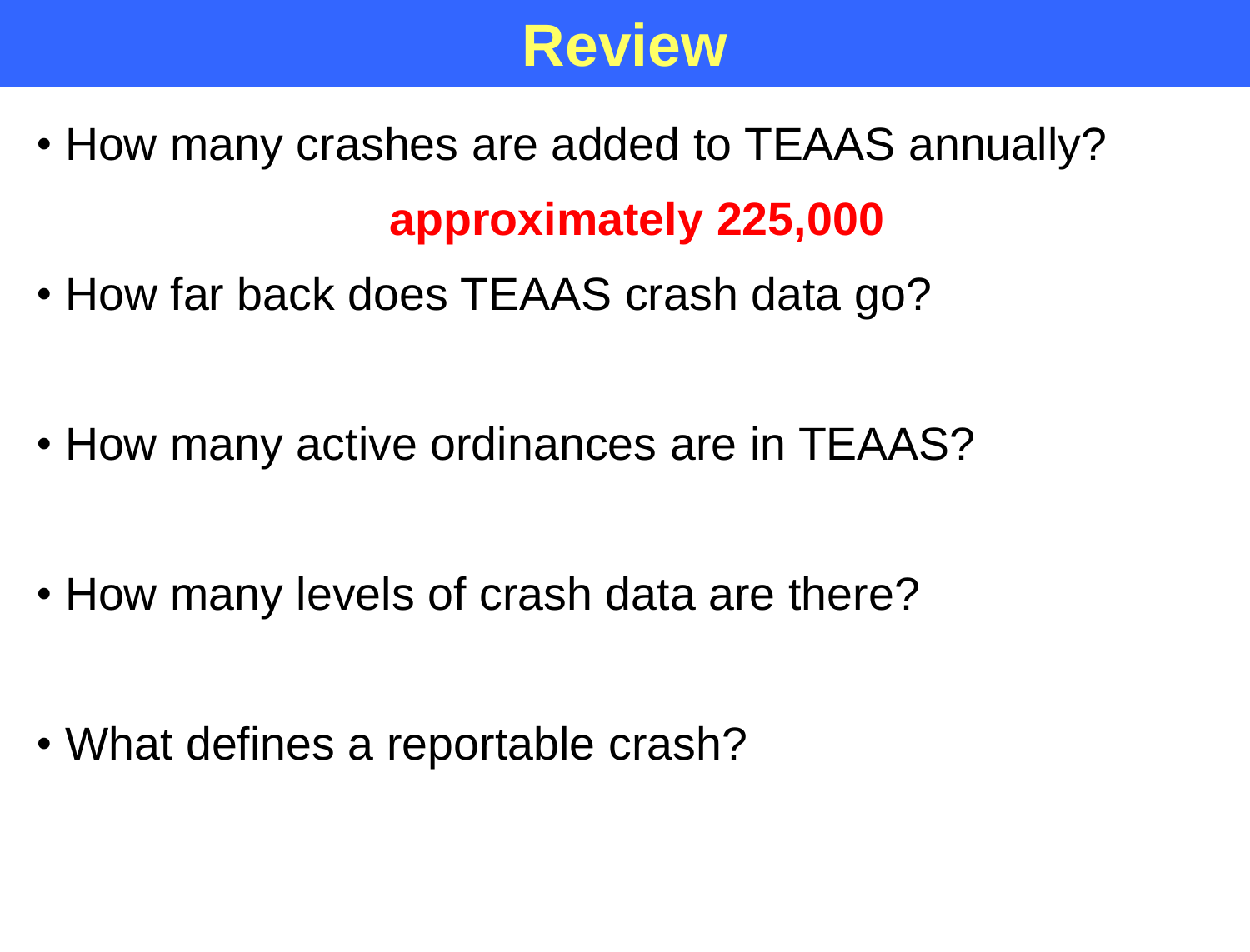

• How many crashes are added to TEAAS annually?

#### **approximately 225,000**

- How far back does TEAAS crash data go? **January 1, 1990**
- How many active ordinances are in TEAAS?
- How many levels of crash data are there?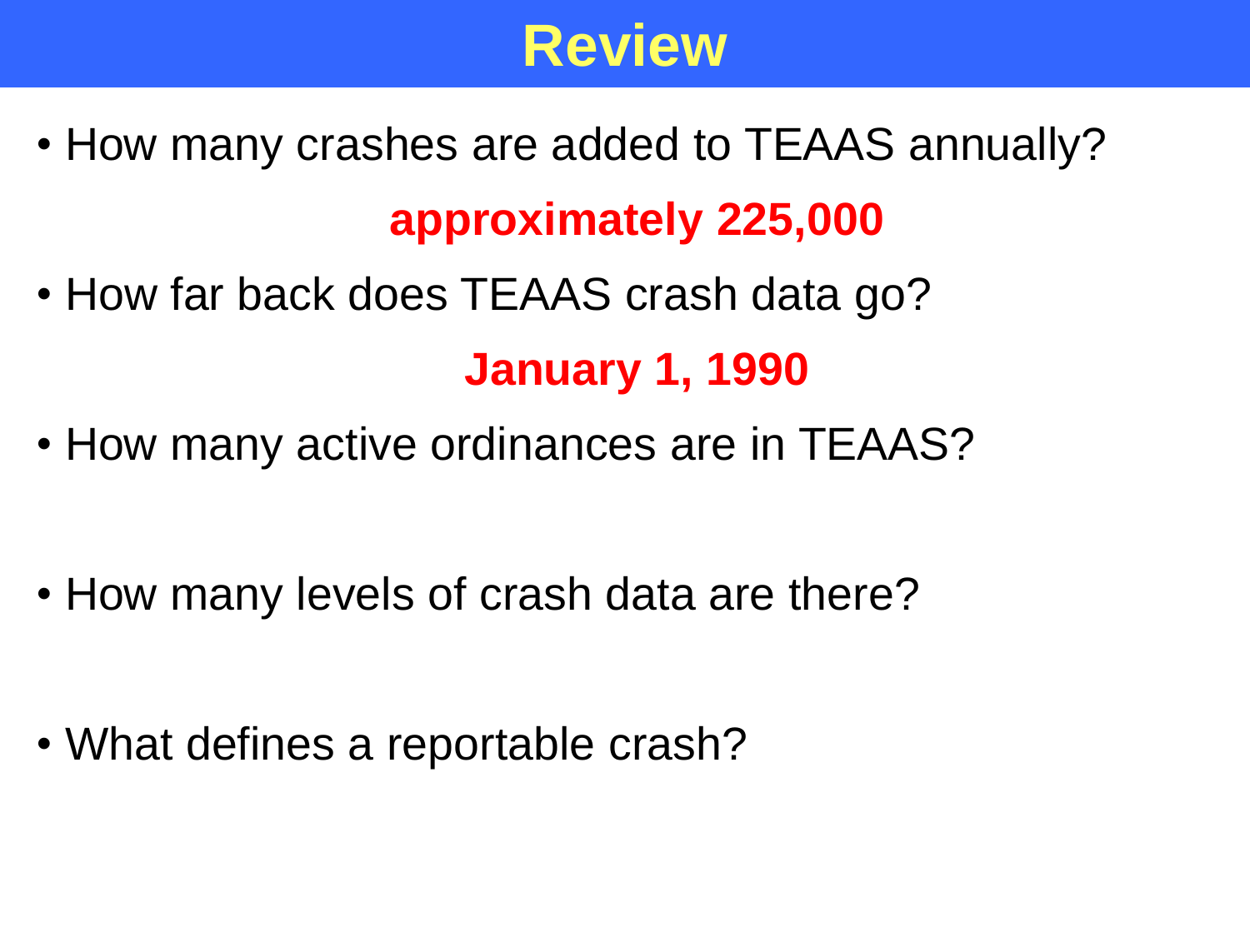## **Review**

• How many crashes are added to TEAAS annually?

#### **approximately 225,000**

- How far back does TEAAS crash data go? **January 1, 1990**
- How many active ordinances are in TEAAS? **approximately 38,000**
- How many levels of crash data are there?
- What defines a reportable crash?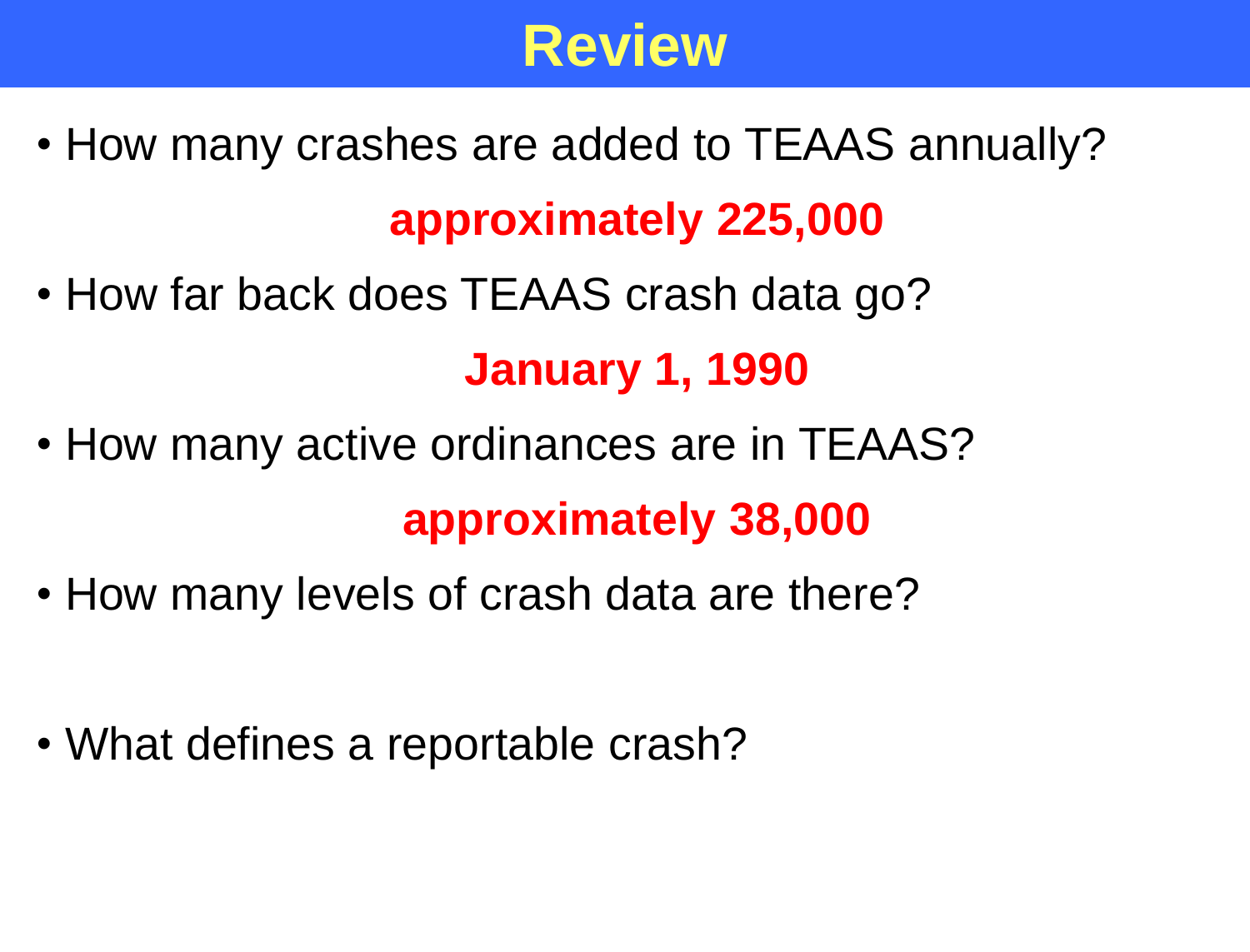## **Review**

• How many crashes are added to TEAAS annually?

#### **approximately 225,000**

- How far back does TEAAS crash data go? **January 1, 1990**
- How many active ordinances are in TEAAS? **approximately 38,000**
- How many levels of crash data are there?

**3 – crash, unit, and person**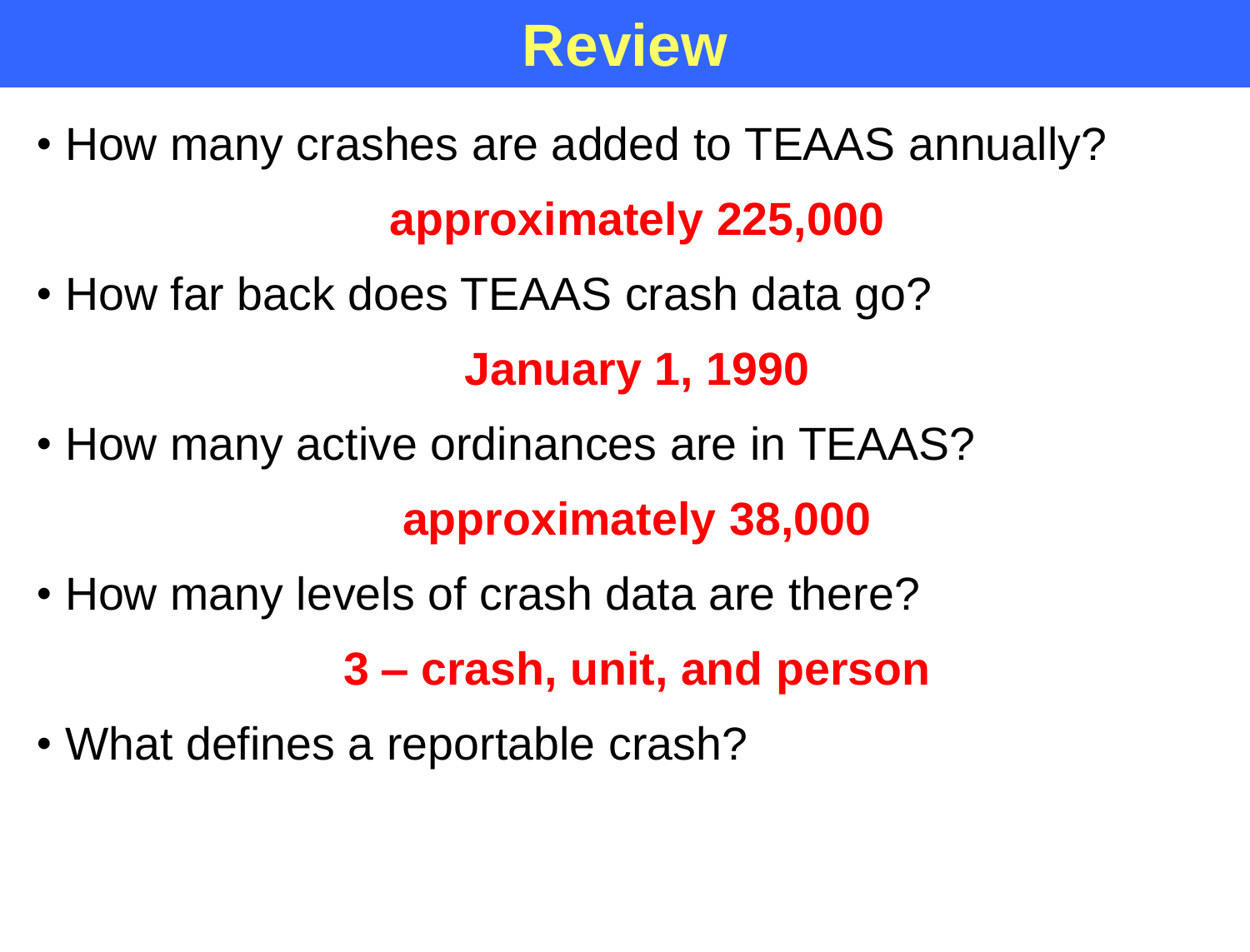## **Review**

• How many crashes are added to TEAAS annually?

#### **approximately 225,000**

- How far back does TEAAS crash data go? **January 1, 1990**
- How many active ordinances are in TEAAS? **approximately 38,000**
- How many levels of crash data are there?

**3 – crash, unit, and person**

• What defines a reportable crash?

**Fatality, injury, \$1,000 or more in damages, or a seized vehicle was damaged**